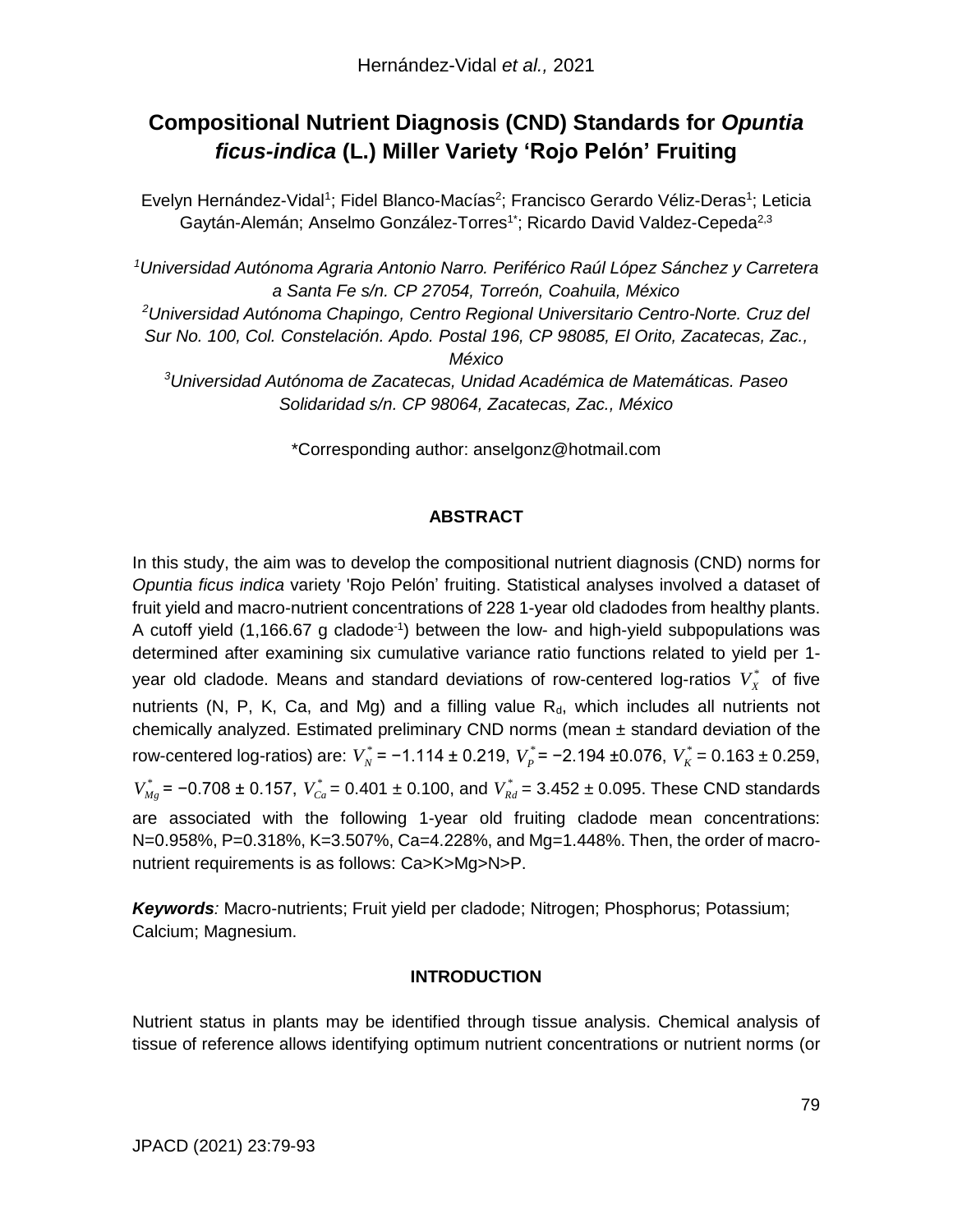standards) linked to maximize crop yields. So, nutrient diagnosis taking into account identified nutrient optimum concentrations as a reference may allow estimating nutrient imbalances or disorders. Commonly, nutrient disorders are not observable, e.g. hidden hunger or toxicity (Barker and Pilbeam, 2015). The observable symptoms of nutrient imbalance often appear when significant and irreversible damage has been generated; these damages may cause scarce growth and low crop yield. Therefore, the opportune determination of nutrient status through correct diagnosis under the basis of nutrient norms could result in practical recommendations that increase yields and improve fruit quality (Habib, 2000; Mostashari et al., 2018).

There are widely known nutrient norms developed locally that may allow for correct field diagnoses useful to improve plant nutrient status through agricultural practices such a foliar or soil fertilization (Blanco-Macías et al., 2010). Some researchers have shown the precision in diagnosing imbalances when using locally developed norms (Bendaly Labaied et al., 2018). Nutrient norms can be developed according to various techniques. The most known techniques are the Critical Value Approach (CVA) (Bates, 1971), the Diagnosis and Recommendation Integrated System (DRIS) (Walworth and Sumner, 1987), and the Compositional Nutrient Diagnosis (CND) (Parent and Dafir 1992; Blanco-Macías et al., 2006; García-Hernández et al., 2006).

The CVA method does not consider interactions between or among mineral nutrients; these interactions may be important issues for plant nutrient balance. On the other hand, the DRIS and CND approaches involve nutrient interactions (Bhaduri and Pal, 2013). Various authors indicate that there are little differences between DRIS and CND for establishing nutrient norms (Khiari et al., 2001b; Barłóg, 2016; Mostashari et al., 2018; Barros de Morais et al., 2019; Bendaly Labaied et al., 2020). Nonetheless, other researchers endorse the CND arguing that it is more efficient to determine the nutritional status of crops because of its sound mathematical and statistical bases (Kumar et al., 2003; Blanco-Macías, 2009; René et al., 2013; Valdez-Cepeda et al., 2013; Barros de Morais et al., 2019).

Up to now, CND norms for nutrient status diagnosis have been developed for various crops such as *Carya illinoinensis* (Wangenh.) K. Koch (García-Hernández et al., 2009), *Aloe vera* L. (García-Hernández et al., 2006), *Coffea arabica* L. and *Coffea canephora* Pierre ex A. Froehner (Wairegi and Van Asten, 2012), *Phoenix dactylifera* L. (Bendaly Labaied et al., 2020), *Vitis vinifera* L. (Mostashari et al., 2018), *Eucalyptus grandis* W. Hill ex Maid. (Costa da Silva et al., 2004; Barros de Morais et al., 2019), *Zea mays* L. (Khiari et al., 2001a; Magallanes-Quintanar et al., 2006), *Musa* spp. AAA (Wairegi and Van Asten, 2011), and *Opuntia ficus-indica* L. Miller (Magallanes-Quintanar et al., 2004; Blanco-Macías et al. 2006; Valdez-Cepeda et al., 2013), among others. Recently, the Boundary-Line Approach (B-LA) was used by Hernández-Vidal et al. (2021) to estimate macro-nutrient standards for *O. ficusindica* (L.) Miller variety 'Rojo Pelón' fruiting; the estimated optimum concentrations were N=1.02%, P=0.304%, K=3.518%, Ca=3.665%, and Mg=1.383% as linked to maximum fruit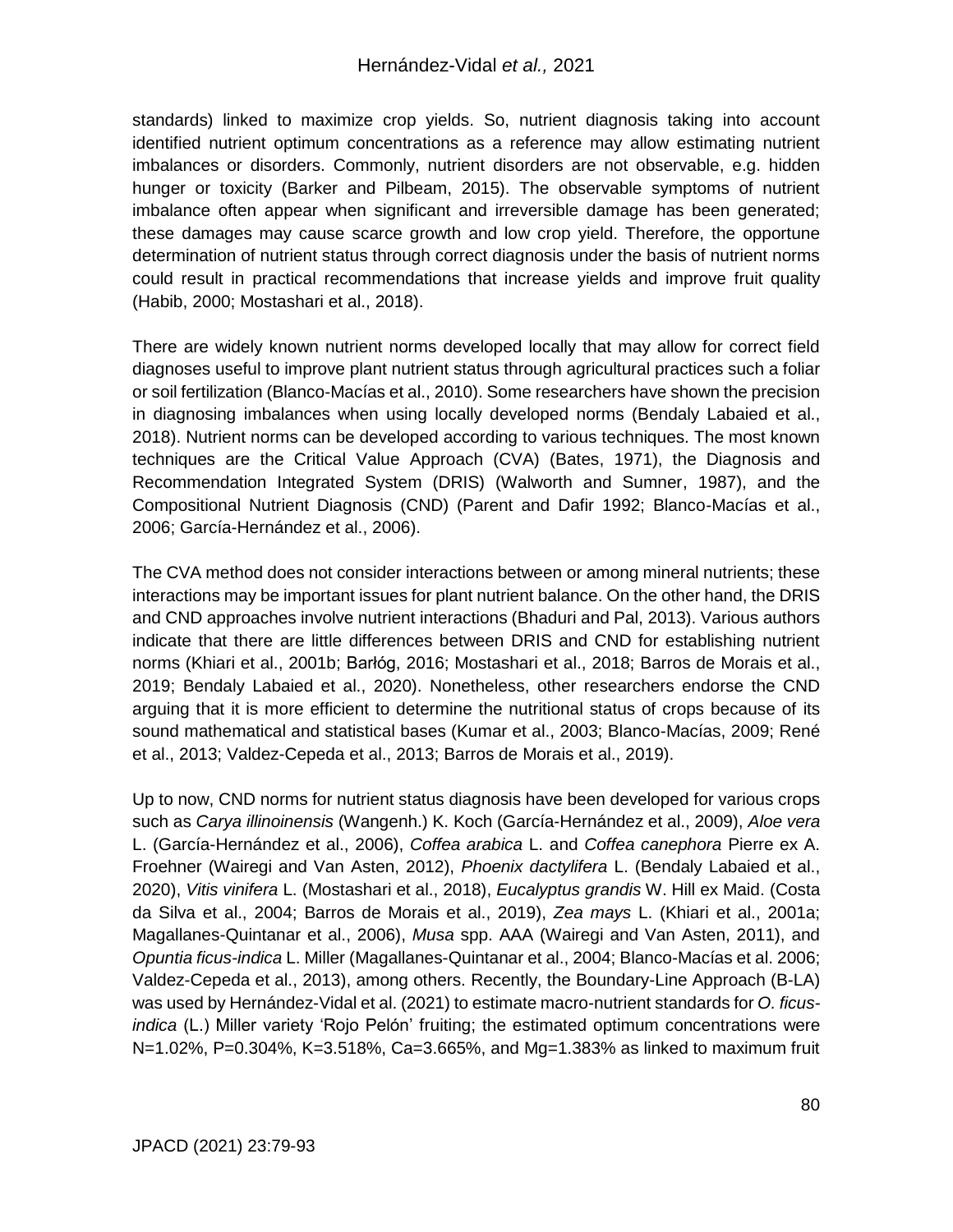yield that varies between1901.13 and 1984.41 g cladode<sup>-1</sup>. However, the B-LA does not consider interactions between mineral nutrients like the CNA does.

In the case of *O. ficus-indica*, the CND norms have been determined for dry and fresh matter production (Magallanes-Quintanar et al., 2004; Blanco-Macías et al., 2006; Valdez-Cepeda et al., 2013). In fact, the species *O. ficus-indica* is an important crop around the world (López-García et al., 2016). It is widely used for vegetable production in Mexico and fruit production in at least 25 countries around the world (Valdez-Cepeda et al., 2013). Hitherto, *Opuntia ficus-indica* L.variety 'Rojo Pelón' is being used for fruit production in Mexico's Northern-Central Region. Despite its social and economic importance, there is little information about the nutrient requirements of this variety; this means that its CND norms remain unknown yet*.* Therefore, this work aimed to develop CND norms for *O. ficus-indica* variety 'Rojo Pelón' for fruit production.

# **MATERIALS AND METHODS**

#### *Study site*

This research was carried out in the experimental field of the 'Centro Regional Universitario Centro Norte' of the 'Universidad Autónoma Chapingo'. It is located at 22° 44' 49.6'' North latitude, 102° 46' 28.2'' West longitude, and 2 296 masl, near the Zacatecas City, Mexico. The regional climate is classified as BS1kw (w), with an average annual temperature that varies between 12°C and 18°C, and an average annual rainfall of 472 mm. Most of the precipitation (65%) occurs from June to August.

An orchard was established in 2006, using 20 mother cladodes. The plant density was 625 plants ha<sup>-1</sup>. Then, 20 trees with a natural vessel-shaped structure were growing. The management of the orchard consisted of removing weeds each year at the end of spring and summer through minimum tillage. Fertilization, irrigation, and other agronomic practices were not performed.

## *Experimental data*

To develop CND norms, a data set of nutrient concentrations and fruit yield per 1-year old cladodes was used. A sample of two hundred twenty-eight fruiting cladodes of *O. ficusindica* variety 'Rojo Pelón' and a total of 1744 fruits were considered in this research. All cladodes were selected from the uppermost part of the trees to ensure they were 1-year old. Fruiting cladodes and their fruits were taken for four consecutive years (2012-2015). Sampling involved the selection of cladodes having from 1 to 15 fruits, and four cladodes having each of these numbers of fruits were selected when possible. Sampled cladodes with each number of fruits were taken from sections of the plant oriented to North, South, East, and West when most of the fruits showed peel color breakage.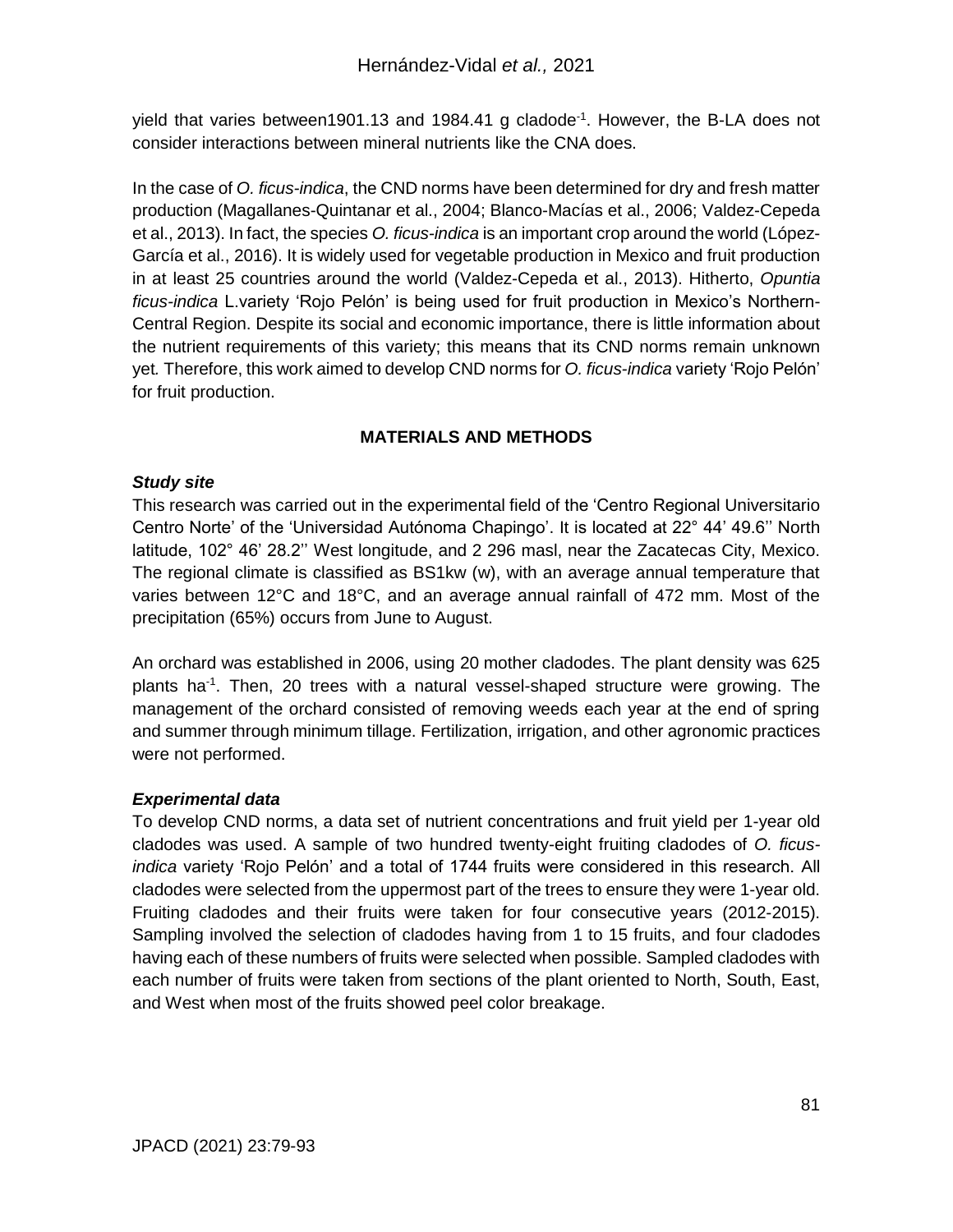Weights of each cladode and their fruits were registered. Besides, all 228 detached fruiting cladodes were cleaned with distilled water and immediately weighted. Afterward, the detached cladodes were cut into slices and dehydrated to constant weight in an oven at 75°C for 36 hours, and then their dry weights were registered.

Dry tissue of cladode samples was milled and then digested with a mix of acids. Afterward, these samples were used to determination of nutrient concentrations. The N concentration was determined by the Kjeldahl method, whereas that the P content was estimated by reduction with the molybdo-vanadate technique using an optical photo spectrometer (Thermo Spectronic, Helios Epsilon model, USA®). The K, Ca, and Mg concentrations were determined with an atomic absorption spectrophotometer (UNICAM Solar model 9626).

#### *Theory of the CND approach*

The following description of the theory of the CND approach was modified from Khiari et al. (2001). Plant tissue composition forms a *d-*dimensional nutrient arrangement, *i.e.*, simplex (S<sup>d</sup>) made of d+1 nutrient proportions including *d* nutrients and a filling value defined as (Parent and Dafir, 1992):

$$
S^d = [(N, P, K, \dots, R_d): N > 0, P > 0, K > 0, \dots, R_d > 0, N + P + K + \dots + R_d = 100],
$$
\n(1)

\nwhere 100 is the dry matter concentration (%); N, P, K, \dots are nutrient proportions computed as:

$$
R_d = 100 - (N + P + K + \dots). \tag{2}
$$

The nutrient proportions become scale invariant after they are divided by the geometric mean (*G*) of the  $d + 1$  components, including  $R_d$  (Aitchinson, 1986), as follows:

$$
G = \left[ N \cdot P \cdot K \cdot \ldots \cdot R_d \right]^{\frac{1}{d+1}}.
$$

Row-centered log ratios are computed as:

$$
V_N = \ln\left(\frac{N}{G}\right), V_P = \ln\left(\frac{P}{G}\right), V_K = \ln\left(\frac{K}{G}\right), \dots, V_{R_d} = \ln\left(\frac{R_d}{G}\right), \text{ and}
$$
 (4)

$$
V_N + V_P + V_K + \dots + V_{R_d} = 0,
$$
\n(5)

where  $V_X$  is the CND row-centered log-ratio expression for nutrient  $X$ . The sum of tissue components is 100%, as in Equation 1, and the sum of their row-centered log ratios, including the filling value must be zero, as in Equation 5.

Thereafter, the database is partitioned between two subpopulations using the Cate-Nelson procedure, once the observations have been ranked in a decreasing yield order (Khiari et al., 2001ab). In the first partition, the two highest yield values form one group (group A) and the remainder of yield values forms another group (group B); thereafter, the three highest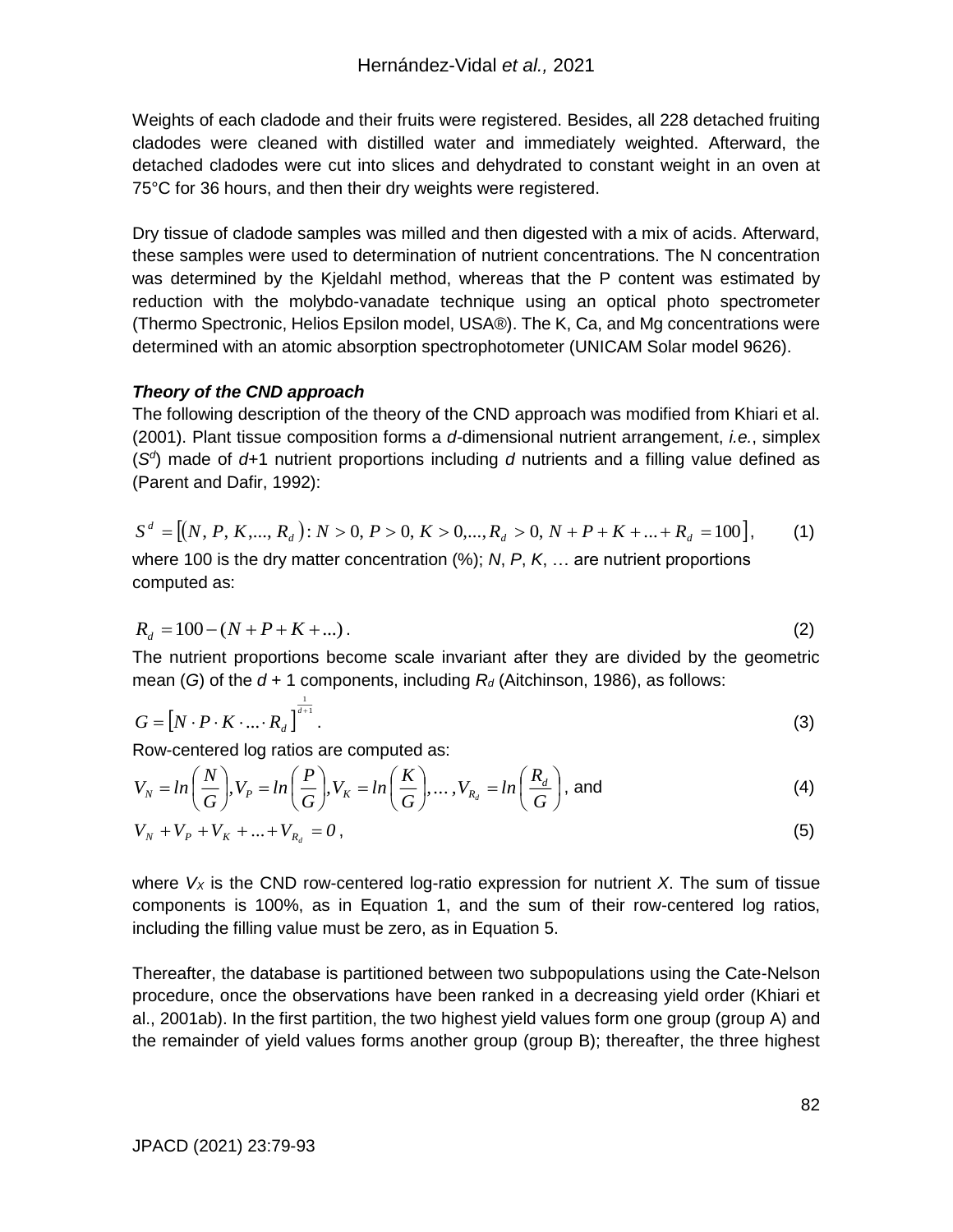yield values form the group A. This process is repeated until the two lowest yield values form group B, and the remainder of yield values forms the group A. At each iteration, group A comprises  $n_1$  observations, and group B comprises  $n_2$  observations for a total of *n* observations ( $n = n_1 + n_2$ ) in the whole database. For the two subpopulations obtained during each iteration, one must compute the variance of the CND *V<sup>X</sup>* values. Then the variance ratio for component *X* can be estimated as:

$$
f_i(V_X) = \frac{Variance \ of \ V_X \ n_1 \ observations}{Variance \ of \ V_X \ n_2 \ observations},
$$
\n(6)

where  $f_i(V_X)$  is the variance ratio function between two subpopulations for nutrient X at the *i*th iteration  $(i = n<sub>i</sub> - 1)$  and the  $V_X$  is the CND row-centered log-ratio expression for nutrient *X*. The first variance ratio function computed for the two highest yields is put on the same line as the highest yield, and so on, thus leaving three empty bottom lines.

The cumulative variance ratio function is the sum of variance ratios at the *i*th iteration from the top. The cumulated variance ratios for a given iteration are computed as a proportion of the total sum of variance ratios across all iterations to compare the discrimination power of the *V<sup>X</sup>* between low- and high-yield subpopulations on a common scale. The cumulative variance ratio function  $F_i^C(V_X^-)$  $\iota_i^{\iota}$ *C* $(V_X)$  can then be computed as:

$$
F_i^C(V_X) = \left[\frac{\sum_{i=1}^{n-1} f_i(V_X)}{\sum_{i=1}^{n-3} f_i(V_X)}\right] \cdot [100],\tag{7}
$$

where  $n-1$  is the partition number and n is the total number of observations  $(n_1 + n_2)$ . The denominator is the sum of variance ratios across all iterations and is a constant for nutrient *X*. The cumulative function  $F_i^C(V_X)$  related to yield (*Y*) shows a cubic pattern:

$$
F_i^C(V_X) = aY^3 + bY^2 + cY + d \tag{8}
$$

The inflection point is the point where the model shows a change in concavity. It is obtained by the second derivation of Equation 8:

$$
\frac{\partial F_i^C(V_X)}{\partial Y} = 3aY^2 - 2bY + C
$$
\n(9)

$$
\frac{\partial^2 F_i^c(V_X)}{\partial Y^2} = 6 aY - 2b \tag{10}
$$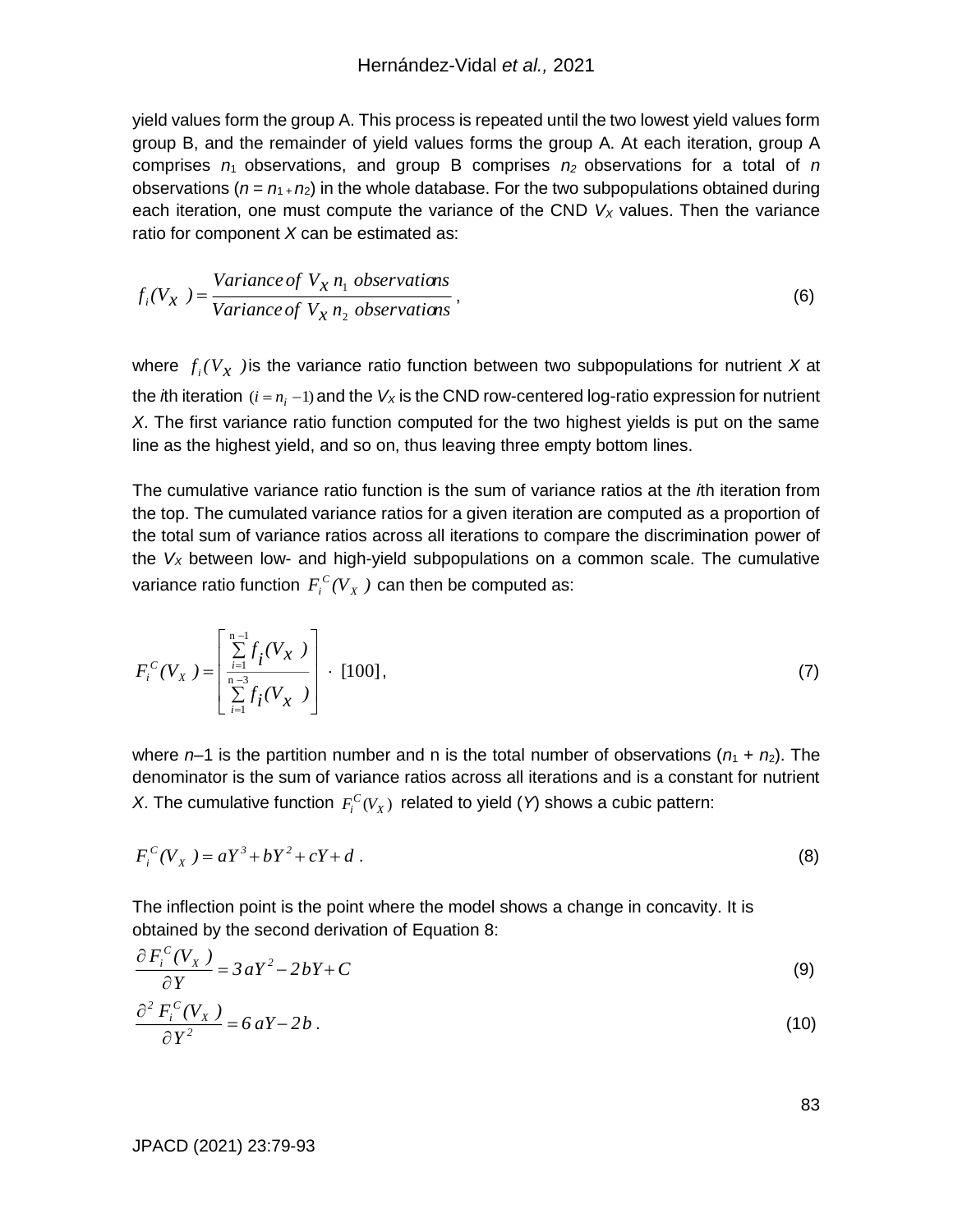The inflection point is then obtained by equating the second derivative Equation 10 to zero. Therefore, the solution for the yield cutoff value is *–b/3a*. The highest yield cutoff value across nutrient expressions can be selected to determine what minimum yield target for a high-yield subpopulation will be classified as high yield, whatever the nutrition expression. CND norms are computed using means and standard deviations corresponding to the rowcentered log-ratios  $V_x$  of *d* nutrients for high-yield specimens, that is,  $V_N^*$ ,  $V_F^*$ ,  $V_K^*$ , ...,  $V_R^*$ , and  $SD_N^*$ ,  $SD_P^*$ ,  $SD_K^*$ , ...,  $SD_R^*$ , respectively.

Once CND norms have been developed, an independent database can validate them. Validation of CND norms has been reported by Parent and Dafir (1992), Parent et al. (1994), and Khiari et al. (2001ab). CND norms can also be used for diagnostic purposes:

$$
I_N = \frac{(V_N - V_N^*)}{SD_N^*}, I_P = \frac{(V_P - V_P^*)}{SD_P^*}, I_K = \frac{(V_K - V_K^*)}{SD_K^*}, \dots, I_{R_d} = \frac{(V_{R_d} - V_{R_d}^*)}{SD_{R_d}^*},
$$
(11)

where  $I_N$ , ...,  $I_{R_d}$  are the CND indices.

Independence among compositional data is ascertained by row-centered log-ratio transformation (Aitchison, 1986). CND indices, as defined by Equation 11, are standardized and linearized variables as dimensions of a circle  $(d + 1 = 2)$ , a sphere  $(d + 1 = 3)$ , or a hypersphere (*d* + 1 > 3) in a *d* +1 dimensional space. The CND nutrient imbalance index of a diagnosed specimen is its CND  $r^2$  and is computed by:

$$
r^{2} = I_{N}^{2} + I_{P}^{2} + I_{K}^{2} + ... + I_{R_{d}}^{2}.
$$
 (12)

Its radius, r, computed from the CND nutrient indices, thus characterizes each specimen. The sum of *d* + 1 squared independent, unit-normal variables produces a new variable having a chi-square distribution with  $d + 1$  degrees of freedom (Ross, 1987). Because CND indices are independent, unit-normal variables, the CND  $r<sup>2</sup>$  values must have a chi-square distribution function. This is why it is recommended that the highest yield cutoff value (highest discrimination power) among *d* + 1 nutrient computations be retained to calculate the proportion of the low-yield subpopulation below yield cutoff used as a critical value for the chi-square cumulative distribution function. As defined by Eqs. [11] and [12], the closer to zero that CND indices and thus the CND  $r^2$  or chi-square values are, the higher the probability to obtain a high yield. Theoretically, at the critical chi-square value of zero where the ideal nutrient balance is reached, 100% of the population would be expected to produce low target yields when a high critical chi-square value is set.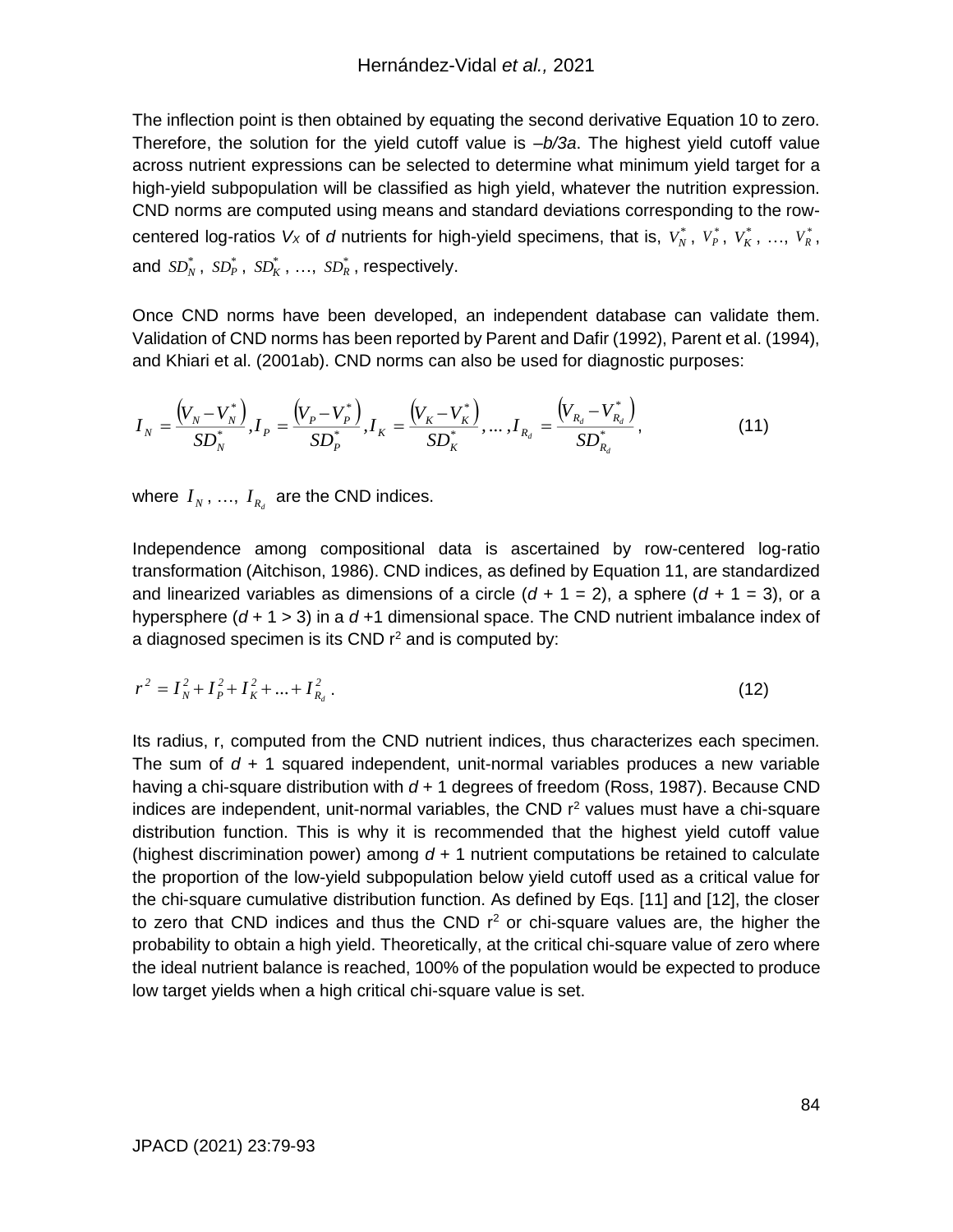## **RESULTS AND DISCUSSION**

### *Descriptive statistics*

In this research work, fruit yield per cladode and macro-nutrient concentrations in 1-year old cladodes of *O. ficus-indica* variety 'Rojo Pelón' was studied to define its CND standards. Basic statistic estimators of fruit yield per cladode and macro-nutrient concentrations in 1 year old fruiting cladodes can be appreciated in Table 1.

| Table 1. Basic statistics of Opuntia ficus-indica L. Miller variety 'Rojo Pelón' fruit yield per |  |  |
|--------------------------------------------------------------------------------------------------|--|--|
| cladode and N, P, K, Ca, and Mg concentrations in 1-year old fruiting cladodes ( $n$             |  |  |
| $= 228$ ).                                                                                       |  |  |

| <b>Statistic</b>                | Yield                      | N      | Ρ      | Κ      | Ca     | Mg     |
|---------------------------------|----------------------------|--------|--------|--------|--------|--------|
|                                 | (g cladode <sup>-1</sup> ) | (%)    | (%)    | (%)    | (%)    | $(\%)$ |
| Mean                            | 795.16                     | 1.167  | 0.286  | 3.206  | 3.845  | 1.365  |
| <b>Standard Deviation</b>       | 469.79                     | 0.358  | 0.055  | 1.169  | 0.947  | 0.285  |
| <b>Coefficient of Variation</b> |                            |        |        |        |        |        |
| $(\% )$                         | 59.08                      | 30.690 | 19.380 | 36.480 | 24.620 | 20.880 |
| Minimum                         | 60.00                      | 0.600  | 0.156  | 1.312  | 1.300  | 0.594  |
| Maximum                         | 2186.00                    | 2.170  | 0.420  | 6.536  | 6.350  | 2.150  |

The estimated fruiting cladode mean nutrient concentrations are  $N = 1.167\%$ ,  $P = 0.286\%$ ,  $K = 3.206\%$ , Ca = 3.845%, and Mg = 1.365%, whereas the mean fruit yield per cladode is 795.16 g. Besides, results suggest that fruit yield per cladode show high variability (CV=59.08%), P, Mg, and Ca concentrations have moderate variability (CV=19.38%,  $CV=20.88\%$ , and  $CV=24.62\%$ , respectively), and K and N show high variability ( $CV=36.48\%$ and CV=30.69%, respectively). Variability is an important issue to get the planned objective, that is, our database (*n*=228) can be used to identify the CND standards for *O. ficus-indica* variety 'Rojo Pelón' fruiting.

## *The compositional nutrient diagnosis norms for simplex S***<sup>5</sup>**

The *S* 5 , i.e., six-dimensional (d + 1) *O. ficus-indica* variety 'Rojo Pelón) simplex comprised the five nutrients N, P, K, Ca, and Mg and the filling value R. The R values were estimated using Eq. [1]. Nutrient concentrations were transformed into CND row-centered log ratios  $V_N$ ,  $V_P$ ,  $V_K$ ,  $V_{Ca}$ , and  $V_{R_d}$  through Eqs. [2 to 4]. Eq. [6] was used to estimate the  $F_i^C(V_X)$ values.

The descriptive statistics of the yield were as follows: mean = 795.16 g cladode<sup>-1</sup>, minimum  $= 60$  6 cladode<sup>-1</sup>, maximum = 2186 g cladode<sup>-1</sup>, and a standard deviation = 469.79 g cladode<sup>-</sup>  $1$  (Table 1). The cutoff yield between the low- and high-yield subpopulations was determined after examining the six cumulative variance ratio functions  $[F_i^C(V_N), F_i^C(V_p), F_i^C(V_K)$ ,  $F_i^C(V_{Ca})$ ,  $F_i^C(V_{Mg})$  and  $F_i^C(V_R)$ ] related to yield per 1-year old cladode (Table 2). All six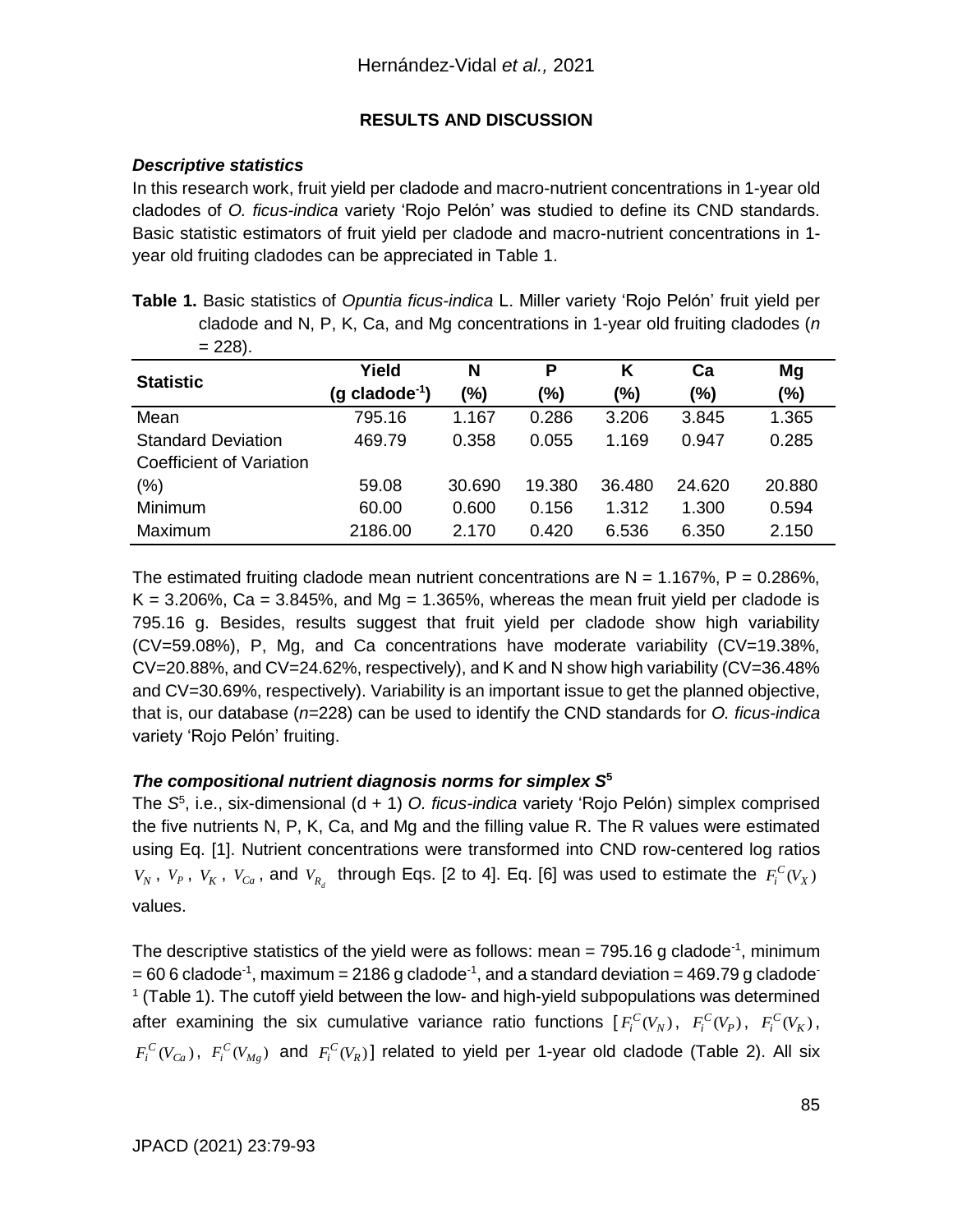relationships showed a cubic pattern with inflection points at *–b/3a*. Yield cutoff values were 200 g cladode<sup>-1</sup> for  $F_i^C(V_N)$ , 1,166.67 g cladode<sup>-1</sup> for  $F_i^C(V_p)$ , 333.33 g cladode<sup>-1</sup> for  $F_i^C(V_K)$ , 1,666.67 g cladode<sup>-1</sup> for  $F_i^C(V_{Ca})$ , 23,333.33 g cladode<sup>-1</sup> for  $F_i^C(V_{Mg})$ , and 33.33 g cladode<sup>-1</sup> for  $F_i^C(V_R)$ . The theory of the CND approach recommends that the highest yield cutoff value (highest discrimination power) among *d* + 1 nutrient computations be retained to calculate the proportion of the low-yield subpopulation below yield cutoff used as the critical value for the chi-square cumulative distribution function. Notably, the highest value (23,333.33 g cladode-1 ) and the lowest value (33.33 g cladode-1 ) are out of the explored yield range, so each was not considered a target yield. This flaw has been found previously by several researchers (e.g. Khiari et al., 2001ab; Magallanes-Quintanar et al., 2004; García-Hernández et al., 2005, 2007; Magallanes Quintanar et al. 2006ab; Hernández-Caraballo et al., 2008). To avoid such a flaw, Valdez-Cepeda et al. (2013) recommended using the unrestricted Boltzmann equation instead of the traditional cubic function.

**Table 2.** Fruit yields of *Opuntia ficus indica* variety 'Rojo Pelón' at inflection points (*–*b/3a) of cumulative variance functions  $[F_iC(V_X)]$  for row-centered log-ratios ( $n=225$ ) in the survey population (*n*=228).

| <b>Nutrient</b> | $F_i^c(V_x) = aY^3 + bY^2 + cY + d$                                                                                             | $R^2$ | Yield at -b/3a<br>$(g$ cladode <sup>-1</sup> ) |
|-----------------|---------------------------------------------------------------------------------------------------------------------------------|-------|------------------------------------------------|
| N               | $F_1^{\text{c}}(V_N) = -5E - 09x^3 + 3E - 06x^2 - 0.0236x + 100$                                                                | 0.99  | 200.00                                         |
| P               | $F_i^{\text{c}}(V_P) = 2E - 08x^3 - 7E - 05x^2 - 0.0019x + 100$<br>$F_i^{\text{c}}(V_K) = -3E - 09x^3 + 3E - 06x^2 - 0.0078x +$ | 0.99  | 1,166.67                                       |
| K               | 100                                                                                                                             | 0.98  | 333.33                                         |
| Ca              | $F_i^c(V_{Ca}) = 6E-09x^3 - 3E-05x^2 - 0.0026x + 100$                                                                           | 0.99  | 1,666.67                                       |
| Mg              | $F_i^c(V_{Ma}) = 1E-10x^3 - 7E-06x^2 - 0.0118x + 100$                                                                           | 0.98  | 23,333.33                                      |
| R               | $F_1^{\text{c}}(V_R) = -6E - 09x^3 + 6E - 07x^2 - 0.0206x + 100$                                                                | 0.99  | 33.33                                          |

As a consequence, 1,166.67 g cladode<sup>-1</sup> was used to define the high-yield subpopulation. This implies that 22.37% of the population (51 observations) is considered as the highyielding subpopulation, while the low-yield sub-population includes 77.63% of the population (177 observations). This result agrees with those from other researchers, who found that a high-yielding subpopulation represents a lower percentage of the whole population (e.g. Parent et al., 1994; Magallanes-Quintanar et al., 2004; Blanco-Macías et al., 2006; García-Hernández et al., 2004, 2006; Blanco-Macías et al., 2009).

As a remarkable result, the preliminary CND norms as means and standard deviations ( $V_{X}^{\ast}$ and  $SD_X^*$ ) of the CND row-centered log-ratios for the high-yield (>1,166.67 g cladode<sup>-1</sup>) subpopulation, as well as their corresponding nutrient optimum ranges (means and standard deviations) in 1-year old fruiting cladodes, are shown in Table 3. The estimated mean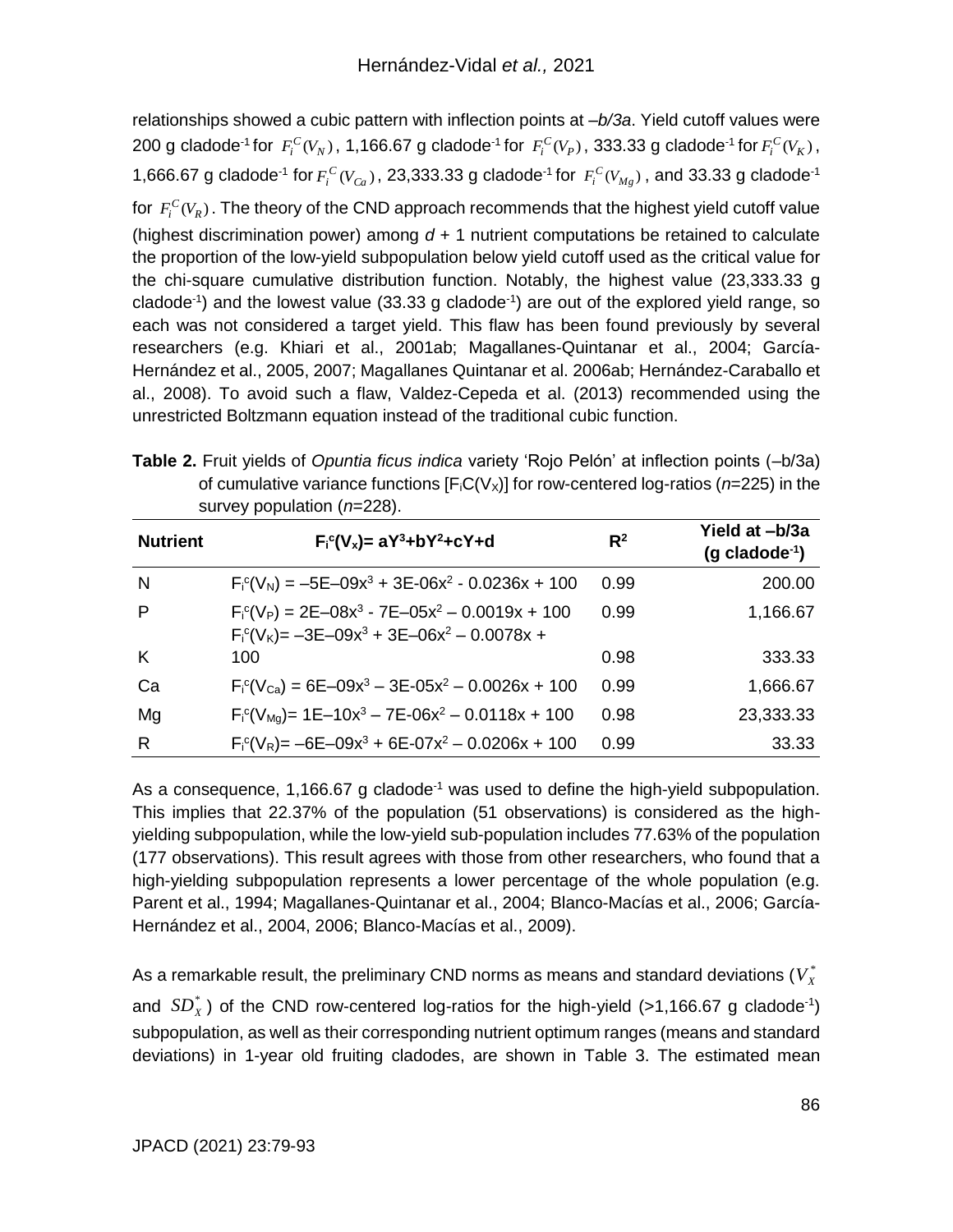concentrations are N=0.958%, P=0.318%, K=3.507%, Mg=1.448%, and Ca=4.228%. As a remarkable result, the order of nutrient requirements is as follows Ca> K> Mg> N> P. This means that *O. ficus-indica* variety 'Rojo Pelón' plants tend to concentrate more Ca and K than N in their 1-year old fruiting cladodes, confirming they are calcitrophic organisms (Lüttge, 2004). This result also indicates that they may have a high nitrogen use efficiency (Raven and Spicer, 1996).

**Table 3.** The preliminary compositional nutrient diagnosis (CND) norms ( $V_x^*$  means and their standard deviations) for  $d = 5$  nutrients in a high-yield (>1,166.67 g cladode<sup>-1</sup>) subpopulation of *Opuntia ficus-indica* (L.) Miller variety 'Rojo Pelón', and their corresponding nutrient optimum ranges (mean nutrient concentrations and their standard deviations) in 1-year old fruiting cladodes.

| <b>Row-Centered Log-</b><br>Ratio        | <b>Mean</b> | <b>Standard</b><br><b>Deviation</b> | <b>Nutrient</b> | Mean $(\%)$           | <b>Standard</b><br><b>Deviation</b><br>$(\% )$ |
|------------------------------------------|-------------|-------------------------------------|-----------------|-----------------------|------------------------------------------------|
| $V^*_{N}$                                | $-1.11463$  | 0.21916                             | N               |                       | 0.95823529 0.20446717                          |
| V* <sub>Р</sub>                          | $-2.19444$  | 0.07689                             | P               |                       | 0.31807843 0.03920808                          |
| $V^{\star}_{K}$                          | 0.16356     | 0.25908                             | Κ               |                       | 3.50713725 0.93183052                          |
| $V^*_{Mg}$                               | $-0.70845$  | 0.15711                             | Mg              | 1.44847059 0.28891351 |                                                |
| $V^{\star}{}_{\text{Ca}}$                | 0.40159     | 0.10077                             | Ca              |                       | 4.2284902 0.62320226                           |
| $V_{R5}$                                 | 3.45238     | 0.09502                             |                 |                       |                                                |
| $\mathsf{\Sigma}^*\mathsf{V}_\mathsf{X}$ | 0.00000     |                                     |                 |                       |                                                |

The estimated mean nutrient concentrations (Table 3) differ slightly from those proposed by Hernández-Vidal et al. (2021) as optimum concentrations for *O. ficus-indica* (L.) Miller variety 'Rojo Pelón' fruiting through the B-LA. There can be noted that estimated N and K mean concentrations linked to the CND standards are slightly lower than the optimum concentrations estimated by Hernández-Vidal et al. (2021) (0.958% versus 1.02%, and 3.507% versus 3.518%, respectively). On the other hand, the calculated P, Mg, and Ca mean concentrations associated with the CND standards are higher than the optimum concentrations proposed by Hernández-Vidal et al. (2021), that is, 0.318% versus 0.304%, 1.448% versus 1.383, and 4.228% versus 3.665%, for P, Mg, and Ca, respectively. Those differences may be due to we used a target fruit yield  $=1,166.67$  g cladode<sup>-1</sup> whereas that Hernández-Vidal et al. (2021) linked their estimations to maximum fruit yield that varies between1,901.13 and 1,984.41 g cladode<sup>-1</sup>. In other words, we used a target fruit yield lower than those considered by Hernández-Vidal et al. (2021). Nonetheless, our results have the advantage of involving multivariate nutrient ratios through the CND approach whereas those from Hernández-Vidal et al. (2021) do not.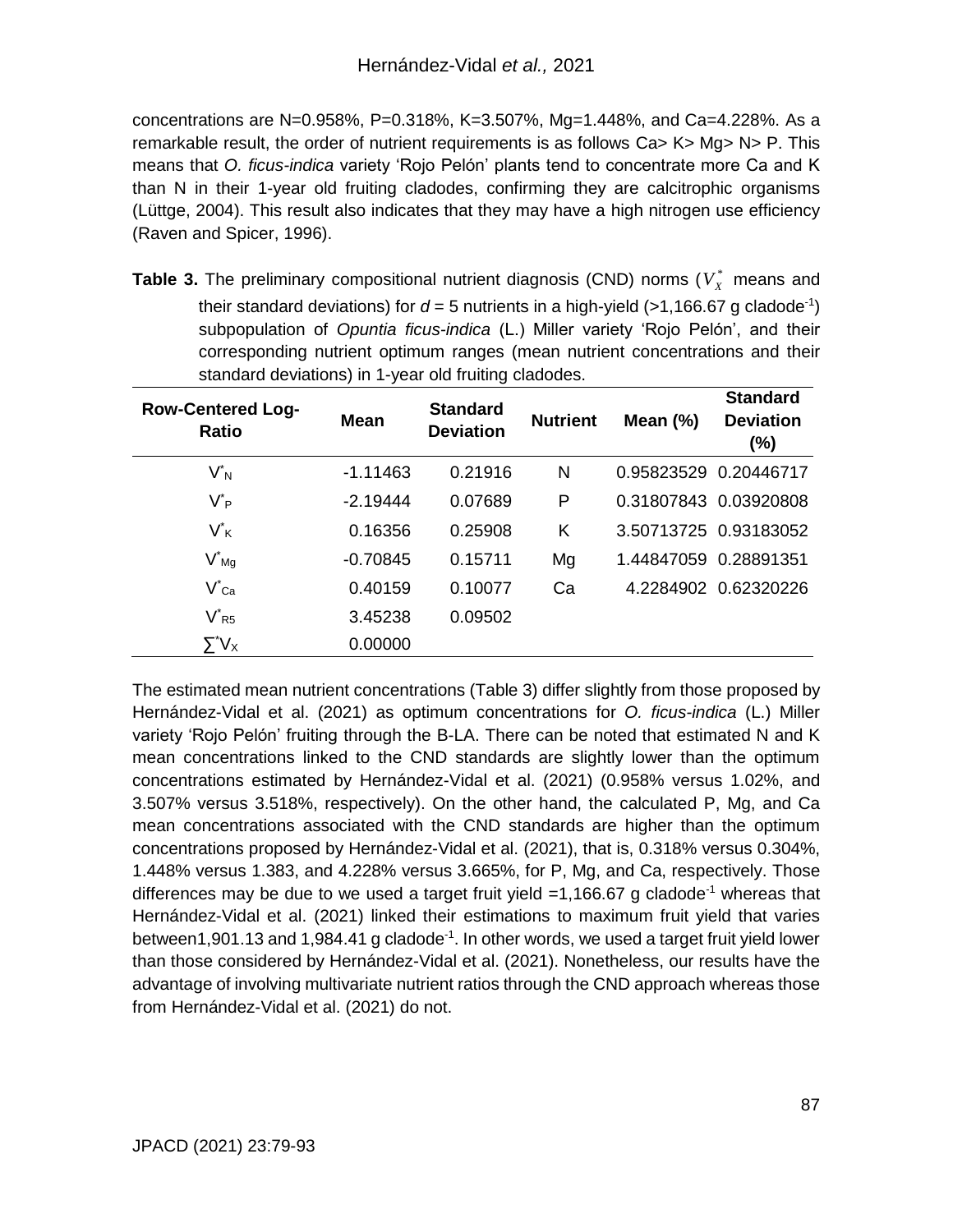The preliminary CND norms were used to estimate nutrient indices *IN*, *IP*, *IK*, *ICa*, *IMg*, and *IRd* through Eq. [11]. Also, CND  $r^2$  values were computed using Eq. [12]. The CND  $r^2$  values were distributed like chi-square values ( $R^2 > 0.988$ ; p < 0.001; Figure 2). Eighty-five percent of the observations were below the yield cutoff of  $1,166.67$  g cladode<sup>-1</sup>, and the corresponding chi-square value was 2.5. Then, this value must be considered when validating the preliminary CND norms because the independent dataset ought to be characterized by a similar value. By taking into account that more observations from highyielding cladodes or specimens must be added to the database, the chi-square value of 5.1 could change due to the high-yielding subpopulation may provide more weight for defining yield cutoff than the low-yielding subpopulation according to the theory of the CND approach.



**Figure 1.** The chi-square cumulative distribution function with 6 degrees of freedom for obtaining theoretical threshold compositional nutrient diagnosis (CND)  $r^2$  value (2.5) in *S* 5 for a yield cutoff at 85% of the low-yield subpopulation.

#### **CONCLUSIONS**

This is the first study to our knowledge carried out to estimate Compositional Nutrient Diagnosis (CND) standards for *Opuntia ficus-indica* (L.) Miller variety 'Rojo Pelón' fruiting taking into account a target yield of 1,166.67 g cladode<sup>-1</sup> or higher. The proposed preliminary CND norms (mean  $\pm$  standard deviation of the row-centered log-ratios) are:  $V_N^* = -1.114 \pm 1.00$ 0.219,  $V_P^*$  = −2.194 ±0.076,  $V_K^*$  = 0.163 ± 0.259,  $V_{Mg}^*$  = −0.708 ± 0.157,  $V_{Ca}^*$  = 0.401 ± 0.100,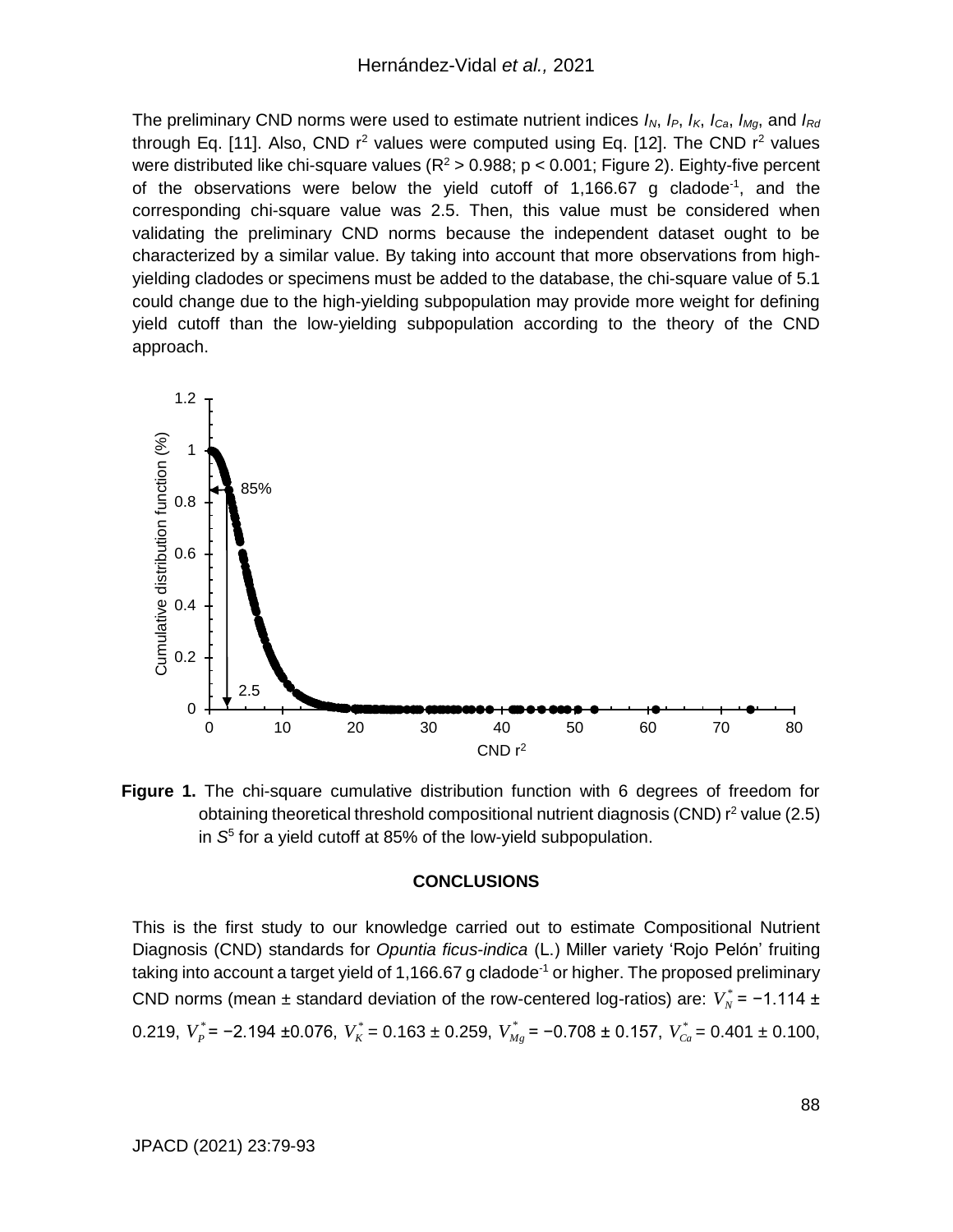and  $V^*_{Rd}$  = 3.452  $\pm$  0.095. These CND standards are associated with the following 1-year old fruiting cladode mean concentrations: N=0.958%, P=0.318%, K=3.507%, Ca=4.228%, and Mg=1.448%. Then, the order of macro-nutrient requirements is as follows: Ca>K>Mg>N>P. Future works should be focused on validation of these macro-nutrient norms taking into account a database involving more high-yielding cladodes or specimens to change the estimated chi-square value of 5.1 and to provide more weight for defining a yield cutoff to divide the population into high- and low- yield subpopulations. Also, this process could be improved by increasing the population and estimating the target yield through the unrestricted Boltzmann equation to describe the relationship between each cumulative variance ratio function and the yield per fructification cladode.

## **ETHICS STATEMENT**

Not apply.

## **CONSENT FOR PUBLICATION**

Not apply.

# **AVAILABILITY ON SUPPORTING DATA**

Data might be available upon request addressed to RD V-C.

# **COMPETING INTERESTS**

The research has no financial or commercial purpose that must be interpreted as a potential conflict of interest in the future.

## **FUNDING**

This research work was supported in part by the Instituto de Investigación en Horticultura, Universidad Autónoma Chapingo under contract 19037-C-66.

## **AUTHOR CONTRIBUTIONS**

Conceptualization, EH-V, RDV-C, and FB-M; Project administration, fieldwork and data registration, RDV-C, and FBM; data organization and statistical analyses, EH-V, RDV-C, FB-M, and AG-T; writing and reviewing of the original draft, EH-V, RDV-C, and AG-T; review, editing of the last manuscript, EH-V, FB-M, FGV-D, LG-A, AG-T, and RDV-C. All authors have read and agree to approve the final version of the manuscript.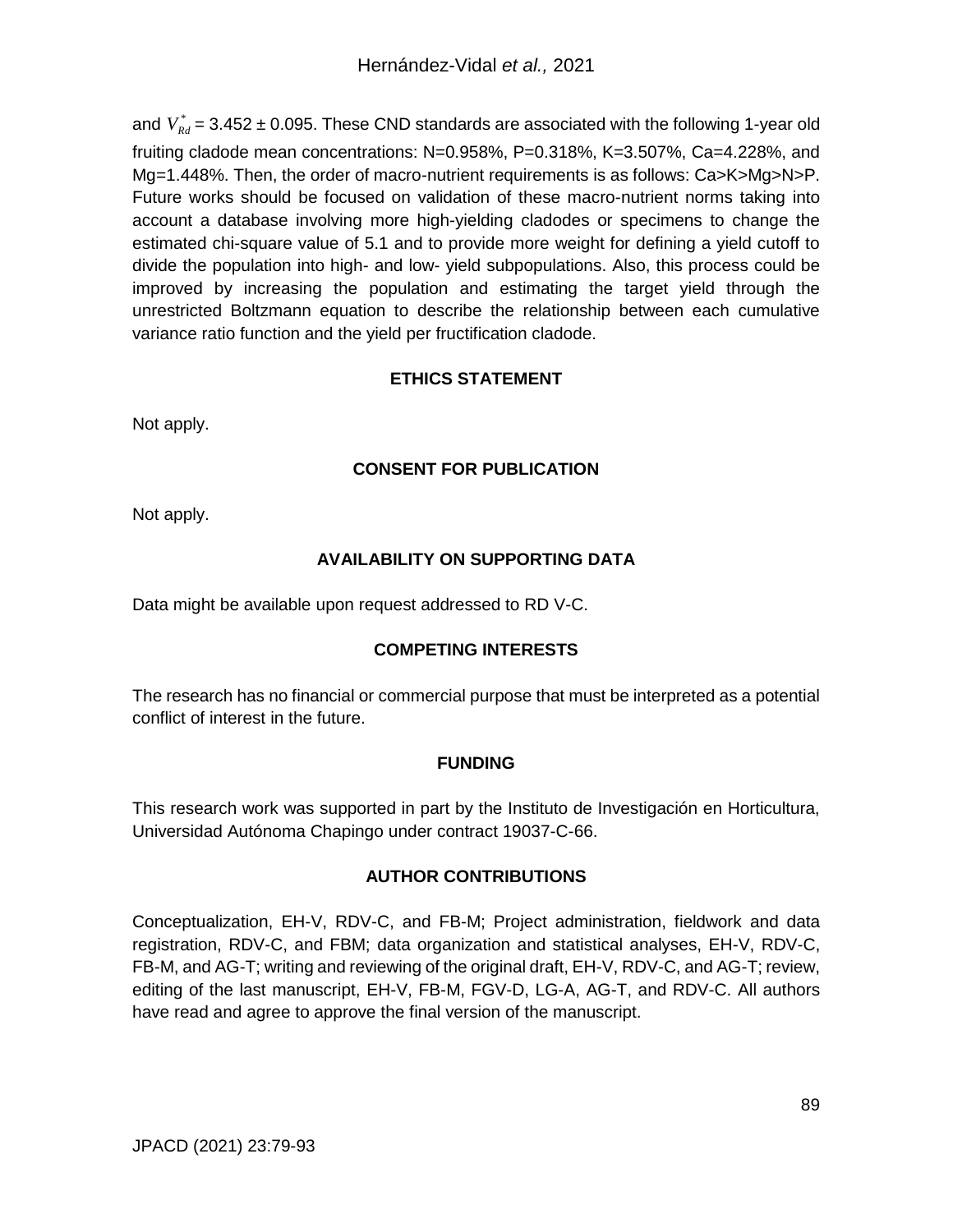### **ACKNOWLEDGMENTS**

EH-V acknowledges financial support from the 'Consejo Nacional de Ciencia y Tecnología' during her Ph. D. studies.

#### **REFERENCES**

- Aitchison, J. 1986. The Statistical Analysis of Compositional Data. Chapman and Hall, New York.
- Barker, A.V.; Pilbeam, D. J. (Eds.). 2015. Handbook of Plant Nutrition. Second Edition. CRC Press. Boca Raton, FL, USA.
- Bates, T.E. 1971. Factors affecting critical nutrient concentrations in plants and their evaluation: A review. Soil Science, 112, 116-130.
- Barros de Morais, T.C.; de Melo Prado, R.; Franklin Traspadini, E. I.; Salvador Wadt, P.G. S.; de Paula, R.C.; Rocha, Souza Rocha, M. 2019. Efficiency of the CL, DRIS and CND methods in assessing the nutritional status of *Eucalyptus* spp. rooted cuttings. Forests, 10(9), 786. https://doi.org/10.3390/f10090786
- Barłóg, P. 2016. Diagnosis of sugar beet (*Beta vulgaris* L.) nutrient imbalance by DRIS and CND-clr methods at two stages during early growth. Journal of Plant Nutrition, 39(1), 1-16. https://doi.org/10.1080/01904167.2014.964366
- Bendaly Labaied, M.; Serra, A. P.; Ben Mimoun, M. 2018. Establishment of nutrients optimal range for nutritional diagnosis of mandarins based on DRIS and CND methods. Communications in Soil Science and Plant Analysis, 49(20), 2557-2570. https://doi.org/10.1080/00103624.2018.1526944
- Bendaly Labaied, M.; Khiari, L.; Gallichand, J.; Kebede, F.; Kadri, N.; Ben Ammar, N., Ben Hmida, F.; Ben Mimoun, M. (2020). Nutrient diagnosis norms for date palm (*Phoenix dactylifera* L.) in Tunisian Oases. Agronomy, 10(6), 886. <https://doi.org/10.3390/agronomy10060886>
- Bhaduri, D.; Pal, S. 2013. Diagnosis and Recommendation Integrated System (DRIS): Concepts and applications on nutritional. Journal of Soil and Water Conservation, 12(1), 70-79.
- Blanco-Macías, F.; Lara-Herrera, A.; Valdez-Cepeda, R.D.; Cortés-Bañuelos, J.O.; Luna-Flores, M.; Salas-Luévano, M.A. 2006. Interacciones nutrimentales y normas de la técnica de nutrimento compuesto en nopal (*Opuntia ficus-indica* L. Miller). Revista Chapingo Serie Horticultura, 12(2), 165-175.
- Blanco-Macías, F.; Magallanes-Quintanar, R.; Valdez-Cepeda, R.D.; Vázquez-Alvarado, R.; Olivares-Sáenz, E.; Gutiérrez-Ornelas, E.; Vidales-Contreras, J.A. 2009. Comparison between CND norms and Boundary-Line Approach nutrient standards: *Opuntia ficusindica* L. case. Revista Chapingo Serie Horticultura, 15(2), 217-223.
- Blanco-Macías, F.; Magallanes-Quintanar, R.; Valdez-Cepeda, R.D.; Vázquez-Alvarado, E.; Olivares-Sáenz, E.; Gutiérrez-Ornelas, E.; Vidales-Contreras, J.A.; Murillo-Amador, B. 2010. Nutritional reference values for *Opuntia ficus-indica* determined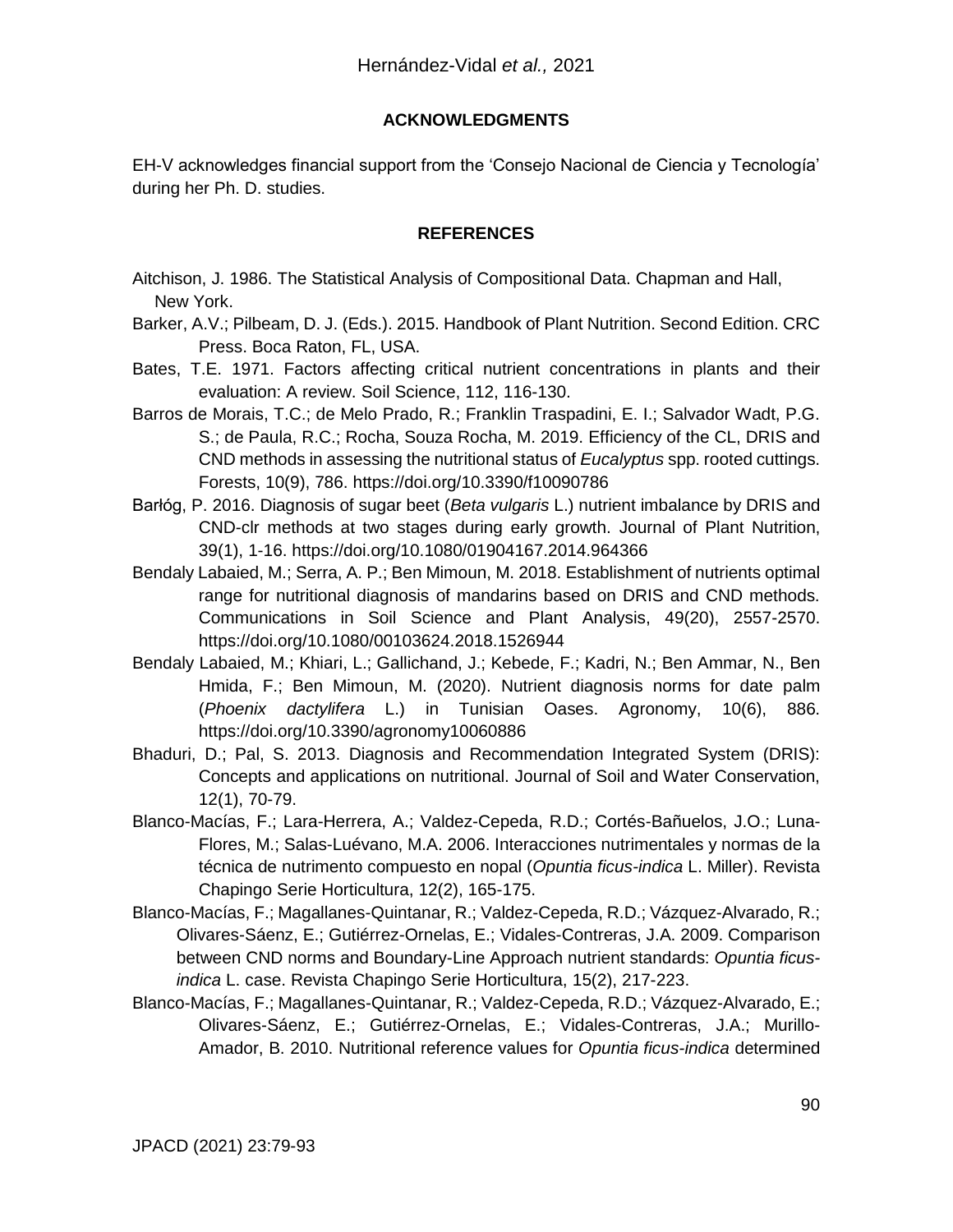by means of the Boundary-Line Approach. Journal of Plant Nutrition and Soil Science, 173(6), 927-934. https://doi.org/10.1002/jpln.200900147

- Costa da Silva, G.G.; Lima Neves, J.C.; Alvarez V, V.H.; Palha Leite, F. 2004. Nutritional diagnosis for eucalypt by DRIS, M-DRIS, and CND. Scientia Agricola, 61(5), 507- 515. https://doi.org/10.1590/S0103-90162004000500008
- García-Hernández, J.L., Valdez-Cepeda, R.D., Murillo-Amador, B., Nieto-Garibay, A., Beltrán-Morales, L.F., Magallanes-Quintanar, R., Troyo-Diéguez, E. 2004. Compositional Nutrient Diagnosis and main nutrient interactions in yellow pepper grown on desert calcareous soils. J. Plant Nutr. Soil Sci. 167, 509-515. https://doi.org/10.1002/jpln.200320370
- García-Hernández, J.L.; Valdez-Cepeda, R. D.; Ávila-Serrano, N. Y. Murillo-Amador, B.; Nieto-Garibay, A.; Magallanes-Quintanar, R.; Larrinaga-Mayoral, J.; Troyo-Diéguez, E. 2005. Preliminary Compositional Nutrient Diagnosis norms for cowpea (*Vigna unguiculata* (L.) Walp.) grown on desert calcareous soil. Plant and Soil, 271, 297-307.
- García-Hernández, J.L.; Valdez-Cepeda, R.D.; Murillo-Amador, B.; Beltrán-Morales, F.A.; Ruiz-Espinoza, F.H.; Orona-Castillo, I.; Flores-Hernández, A.; Troyo-Diéguez, E. 2006. Preliminary Compositional Nutrient Diagnosis norms in *Aloe vera* L. grown on calcareous soil in an arid environment. Environmental and Experimental Botany, 58(1-3), 244-252. https://doi.org/10.1016/j.envexpbot.2005.09.001
- García-Hernández, J.L.; Valdez-Cepeda, R.D.; Servín-Villegas, R.; Troyo-Diéguez, E.; Murillo-Amador, B.; Rueda-Puente, E. O.; Rodríguez-Ortiz, J. C.; Magallanes-Quintanar, R. 2007. Nutrient interactions and Compositional Nutrient Diagnosis in a semi-domesticated variety of *Capsicum frutescens*. Revista Chapingo Serie Horticultura, 13(2), 133-140.
- García-Hernández, J.L.; Orona-Castillo, I.; González-Cervantes, G.; Valdez-Cepeda, R. D.; Murillo-Amador, B.; Troyo-Diéguez, E.; Fortis-Hernández, M.; Segura-Castruita, M.A. 2009. Interacciones nutrimentales y normas de Diagnóstico de Nutrimento Compuesto en nogal pecanero (*Carya illinoensis*). Revista Chapingo Serie Horticultura, 15(2), 141-147.
- Habib, R. 2000. Modeling fruit acidity in peach trees effects of nitrogen and potassium nutrition. Acta Horticulturae, 512(2), 141-48.
- Hernández-Vidal, E.; Blanco-Macías, F.; A. González-Torres; Véliz-Deras, F.G.; Gaytán-Alemán, L.; Valdez-Cepeda, R.D. 2021. Boundary-Line Approach nutrient standards for *Opuntia ficus-indica* (L.) Miller variety 'Rojo Pelón'. Journal of Soil Science and Plant Nutrition, 21, 467-475. https://doi.org/10.1007/s42729-020- 00374-z
- Kumar, P.S.S.; Geetha, S.A.; Savithri, P.; Mahendran, P.P.; Ragunath, K.P. 2003. Evaluation of DRIS and CND indexes for effective nutrient management in Muscat grapevines (*Vitis vinifera*). Journal of Applied Horticulture, 5(2), 76-80. http://www.horticultureresearch.net/jah/2003\_5\_2\_76\_80.PDF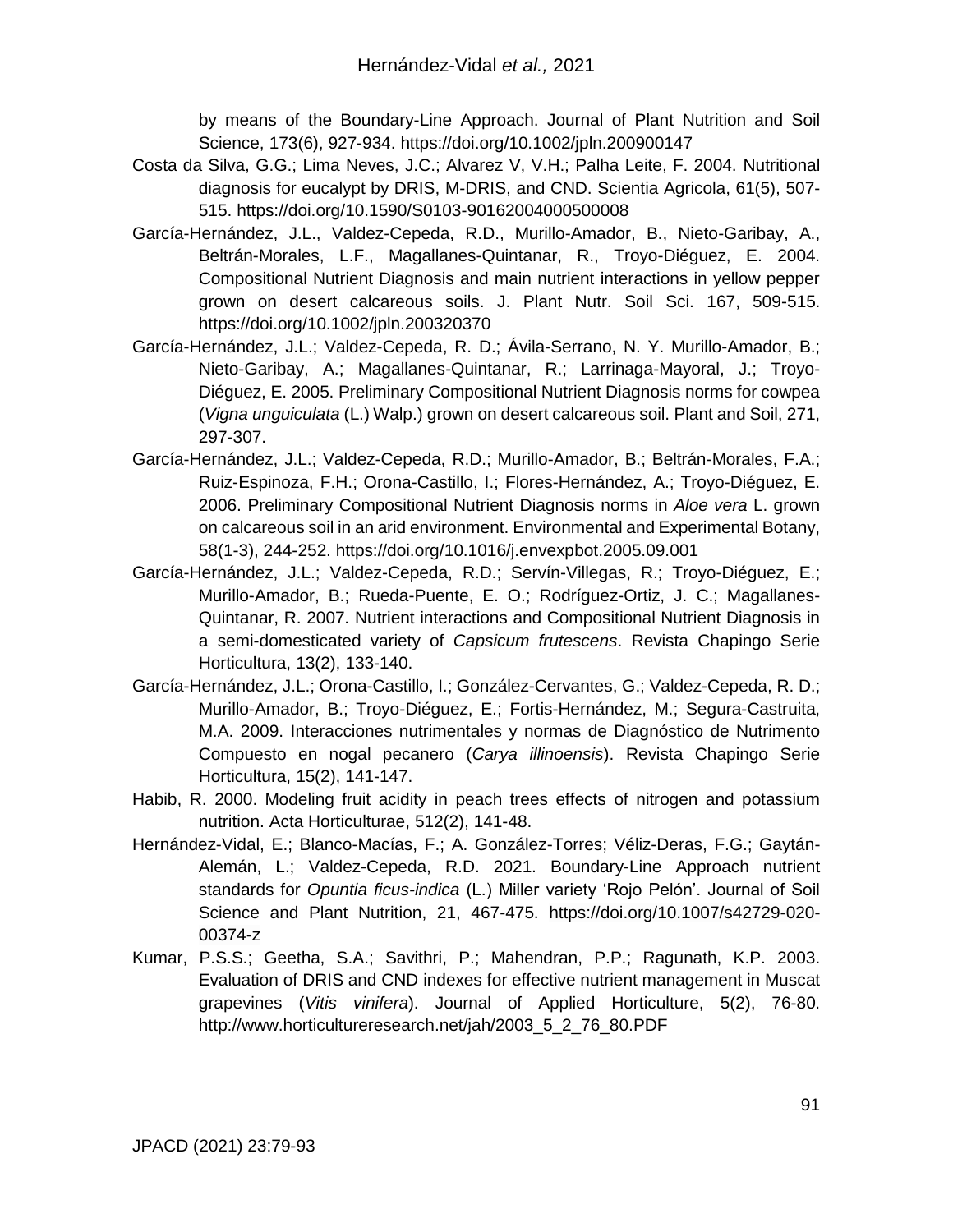- Khiari, L.; Parent, L.-E.; Tremblay, N. 2001a. Critical compositional nutrient indexes for sweet corn at early growth stage. Agronomy Journal, 93(4), 809-814. https://doi.org/10.2134/agronj2001.934809x
- Khiari, L.; Parent, L.-E.; Tremblay, N. 2001b. Selecting the high-yielding subpopulation for diagnosing nutrient imbalance in crops. Agronomy Journal, 9(4), 802-808. https://doi.org/10.2134/agronj2001.934802x
- López-García, R.; Mata-González, R.; Blanco-Macías, F.; Méndez-Gallegos, S. de J.; Valdez-Cepeda, R.D. 2016. Fruit attributes dependence on fruiting cladode dry or fresh matter in *Opuntia ficus-indica* (L.) Miller variety 'Rojo Pelón'. Scientia Horticulturae, 202, 57-62. https://doi.org/10.1016/j.scienta.2016.02.028
- Lüttge, U. 2004. Ecophysiology of crassulacean acid metabolism (CAM). Annals of Botany, 93(6), 629-652. https://doi.org/10.1093/aob/mch087
- Magallanes-Quintanar, R.; Valdez-Cepeda, R.D.; Blanco-Macías, F.; Márquez-Madrid, M.; Ruiz-Garduño, R.R.; Pérez-Veyna, O.; García-Hernández, J.L.; Murillo-Amador, B.; López-Martínez, J.D.; Martínez-Rubín de Celis, E. 2004. Compositional Nutrient Diagnosis in nopal (*Opuntia ficus-indica*). Journal of The Profesional Association for Cactus Development, 6, 78-89. http://jpacd.org/jpacd/article/view/298/257
- Magallanes-Quintanar, R.; Valdez-Cepeda, R.D.; Olivares-Sáenz, E.; Pérez-Veyna, O.; García-Hernández, J.L.; López-Martínez, J.D. 2006. Compositional Nutrient Diagnosis in maize grown in a calcareous soil. Journal of Plant Nutrition, 29(11), 2019-2033. https://doi.org/10.1080/01904160600928235
- Mostashari, M.; Khosravinejad, A.; Golmohammadi, M. 2018. Comparative Study of DOP and CND methods for leaf nutritional diagnosis of *Vitis vinifera* in Iran. Communications in Soil Science and Plant Analysis, 49(5), 576-584. https://doi.org/10.1080/00103624.2018.1432633
- Parent, L.-E.; Dafir, M. 1992. A theoretical concept of Compositional Nutrient Diagnosis. Journal of The American Society for Horticultural Science, 117(2), 239-242. https://doi.org/10.21273/JASHS.117.2.239
- Parent, L.-E.; Cambouris, A.N.; Muhawenimana, A. 1994. Multivariate diagnosis of nutrient imbalance in potato crops. Soil Science Society of American Journal, 58(5),1432- 1438. https://doi.org/10.2136/sssaj1994.03615995005800050022x
- Raven, J.A.; Spicer, R.A. 1996. The evolution of crassulacean acid metabolism. pp. 360- 385. In: Winter, K.; Smith, J.A.C. (Eds.), Crassulacean Acid Metabolism. Biochemistry, Ecophysiology and Evolution. Ecological Studies (Analysis and Synthesis), vol 114. Springer, Berlin, Heidelberg. https://doi.org/10.1007/978-3- 642-79060-7\_25
- René, W.; Côté, B.; Camiré, C.; Burgess, M.; Fyles, J.W. 2013. Development and application of CVA, DRIS, and CND norms for three hybrids of *Populus maximowiczii* planted in Southern Quebec. Journal of Plant Nutrition, 36(1), 118-142. https://doi.org/10.1080/01904167.2012.736578
- Ross, S.M. 1987. Introduction to Probability and Statistics for Engineers and Scientists. John Wiley & Sons. New York, USA.